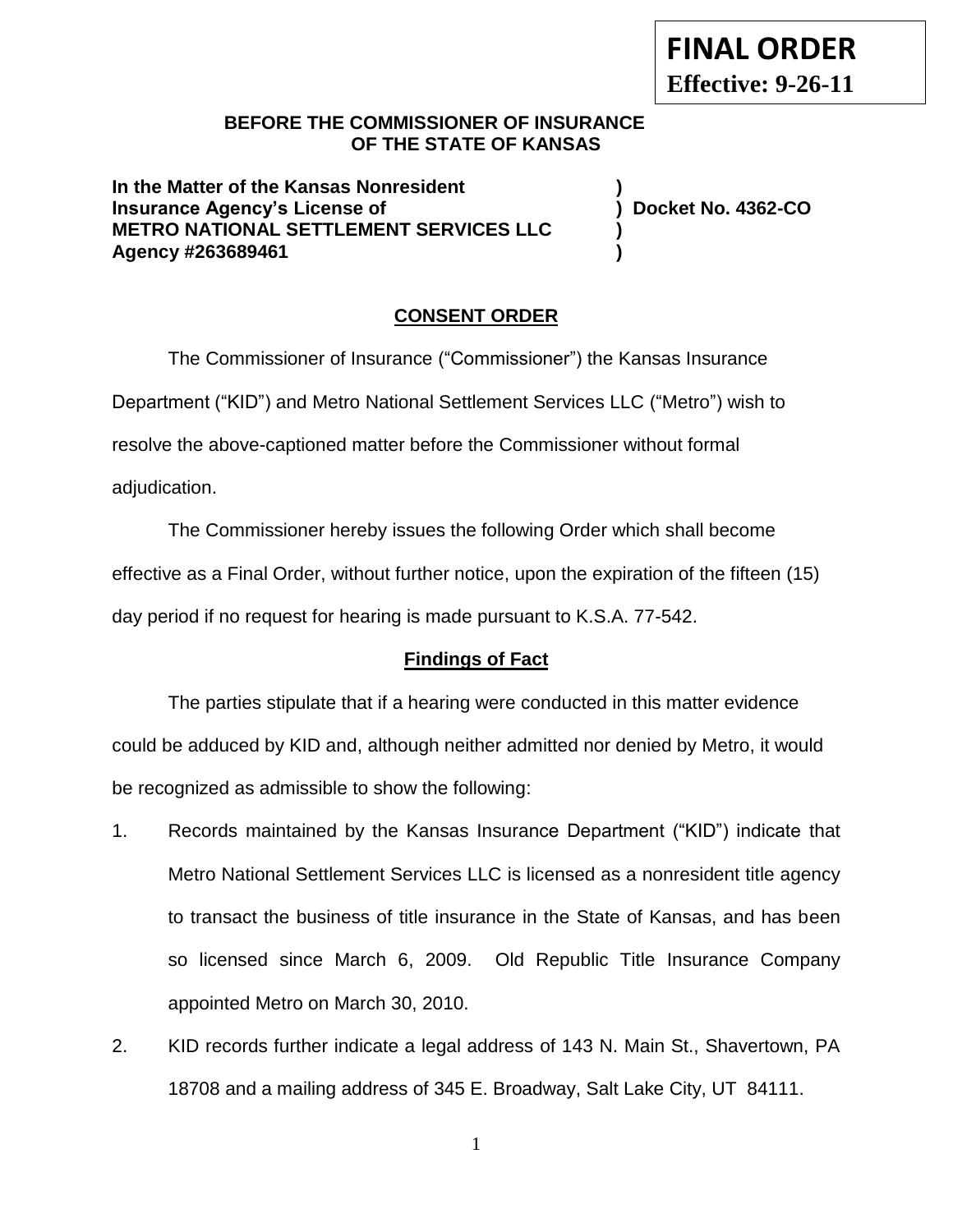3. The Commissioner of Insurance ("the Commissioner") has jurisdiction over the subject matter of this proceeding, and this proceeding is held in the public interest.

4. On or about June 28, 2011, Old Republic Title Insurance Group replied to an inquiry by KID that Metro had sold five (5) title insurance policies in Kansas from 2009 to June, 2011.

5. On or about July 15, 2011, John Dowell, Staff attorney for KID wrote to Mr. Rodney Newman, President of Metro explaining what he understood the facts to be. KID received a reply to the letter on August 12, 2011 wherein Kenneth Nickel of Metro explained the Company's position.

## **Applicable Law**

6. K.S.A. 40-1137 requires title companies to file with KID annual audits of escrow, settlement and closing deposit accounts.

7. K.S.A. 40-1139 requires such companies to file a bond or irrevocable letter of credit.

8. K.S.A. 40-952(c) requires rates/charges to be filed with the Commissioner of Insurance.

9. K.S.A. 40-2,125(b) provides:

If any person fails to file any report or other information with the commissioner as required by statute or fails to respond to any proper inquiry of the commissioner, the commissioner, after notice and opportunity for hearing, may impose a civil penalty of up to \$1,000 for each violation or act, along with an additional penalty of up to \$500 for each week thereafter that such report or other information is not provided to the commissioner.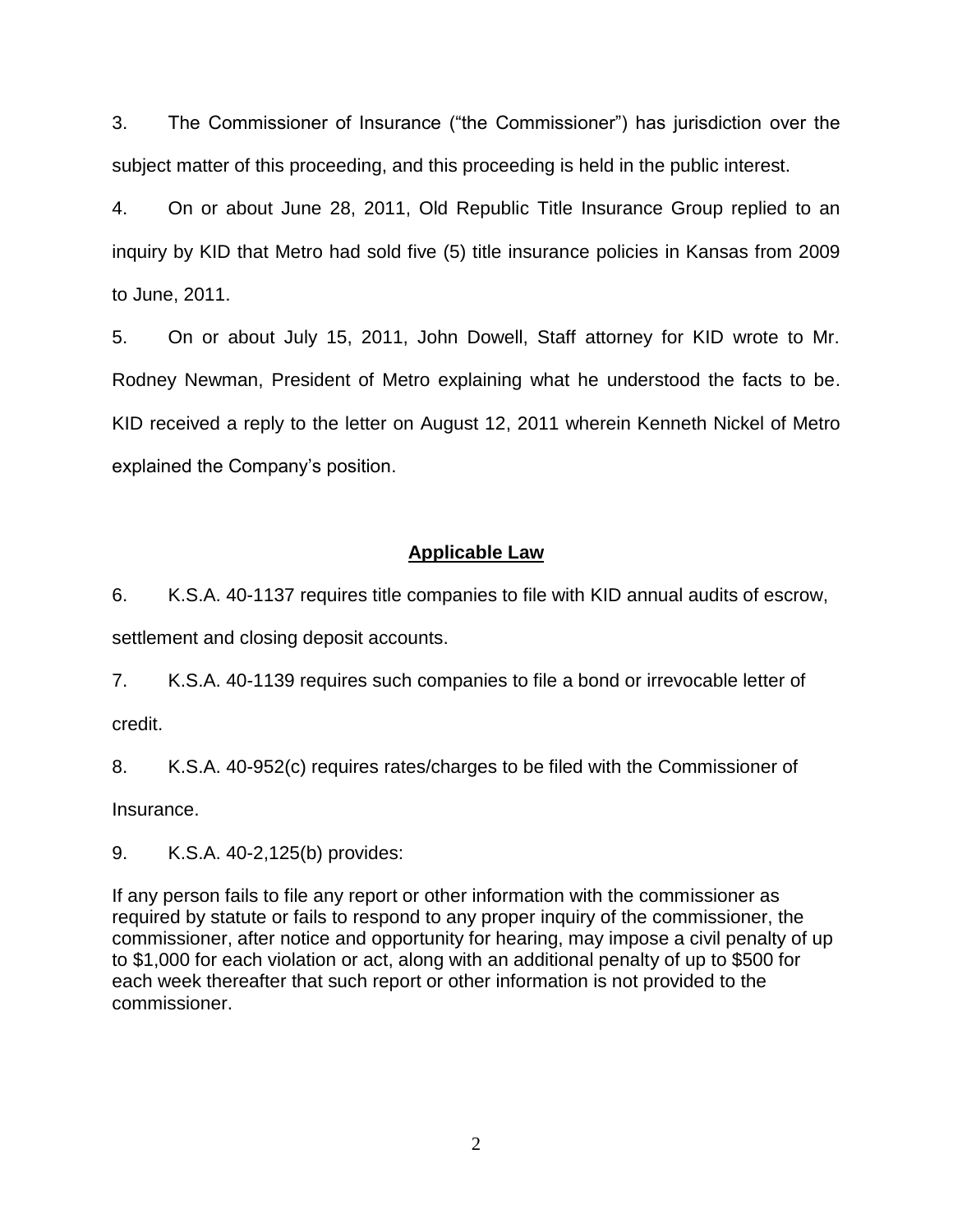K.S.A. 40-2,125(b) requires a person to respond to any proper inquiry of the Commissioner.

#### **Conclusions of Law**

Based upon the above Findings of Fact and Applicable Law the Commissioner determines that it is in the public interest to issue the following order:

# **IT IS THEREFORE ORDERED BY THE COMMISSIONER OF INSURANCE THAT:**

1. Metro neither admits nor denies the allegations set forth in the above Findings of Fact.

2. Metro agrees to make a payment to KID in the amount of Five Hundred Dollars (\$500.00).

3. Upon this Consent Order becoming a Final Order and payment received, this action shall be dismissed with prejudice. If payment is not made as required, KID may vacate this Consent Order and proceed with hearing.

#### **POLICY REASON**

The Commissioner may revoke any license issued under the Insurance Agents Licensing Act if the Commissioner finds that the interests of the insurer or the insurable interests of the public are not properly served under such license. K.S.A. 40-4909(b). In lieu of revocation, the Commissioner may assess an administrative penalty.

3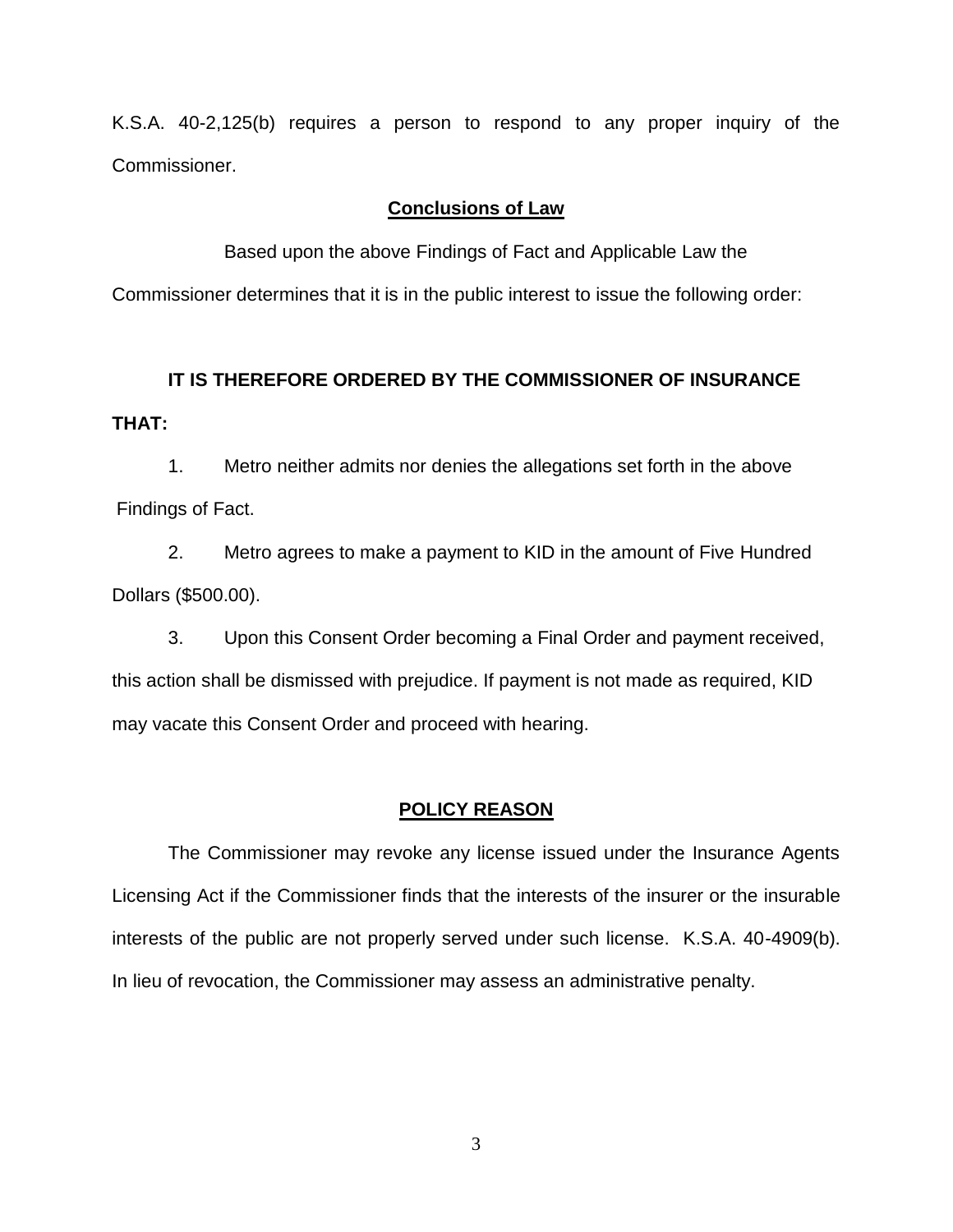## **IT IS THEREFORE ORDERED BY THE COMMISSIONER OF INSURANCE THAT** the

Kansas nonresident insurance agency license of Metro National Settlement Services LLC is hereby subject to the above terms.

### **NOTICE OF RIGHTS**

(Pursuant to K.S.A. 77-542)

Metro National Settlement Services LLC is entitled to a hearing pursuant to K.S.A. 77-537 and K.S.A. 77-542, the Kansas Administrative Procedure Act. If Respondent desires a hearing, it must file a written request for a hearing with:

> Zachary J.C. Anshutz, General Counsel Kansas Insurance Department 420 S.W.  $9<sup>th</sup>$  Street Topeka, Kansas 66612

This request must be filed within fifteen (15) days from the date of service of this Order. If Respondent requests a hearing, the Kansas Insurance Department will notify it of the time and place of the hearing and information on procedures, right of representation, and other rights of parties relating to the conduct of the hearing, before commencement of the same.

If a hearing is not requested in the time and manner stated above, this Summary Order shall become effective as a Final Order upon the expiration of time for requesting a hearing, pursuant to K.S.A. 77-613. In the event Respondent files a Petition for Judicial Review, pursuant to K.S.A. §77-613(e), the agency officer to be served on behalf of the Kansas Insurance Department is:

> Zachary J.C. Anshutz, General Counsel Kansas Insurance Department

> > 4